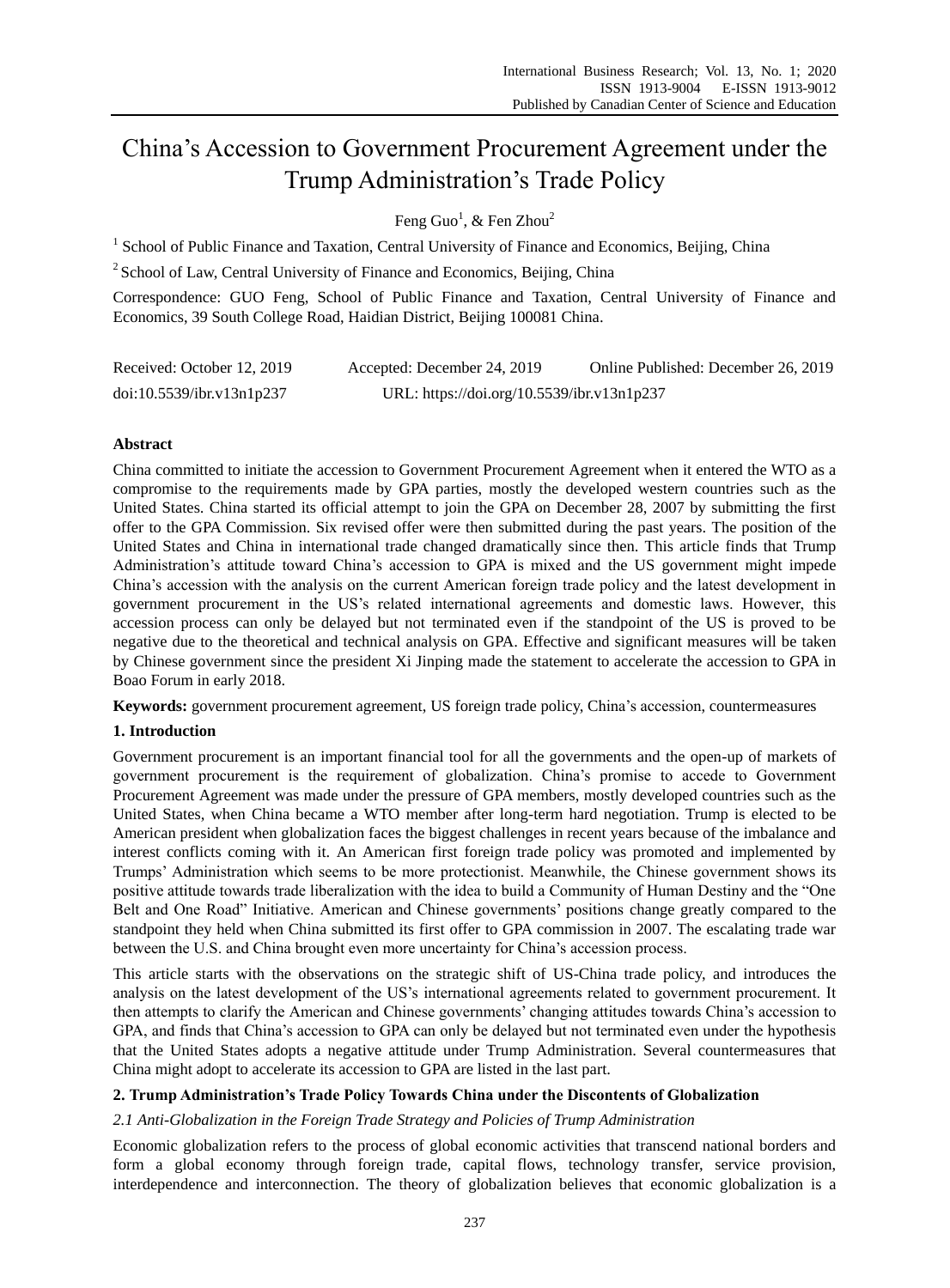significant trend in the development of the world economy. Developed countries, as the founders of the current economic globalization rules, are generally considered to be benefited the most from the progress of globalization. However, the non-equilibrium characteristics of economic globalization have also led to widening gaps among different groups of people and more intensified conflicts of interest in the world. Multinational corporations, financial groups and their investors are the real beneficiaries of economic globalization rather than the general public. (Stiglitz, 2018) The middle class and working class in the United stated suffer the negative effects of increasing unemployment, the hollowing out of Manufacturing and an increase in the Gini coefficient. The new discontents of globalization explain why Trump was elected to be the president of the United States and promoted an foreign trade strategy of anti-globalization.

The United States used to be the major promoter of globalization and opening foreign trade policy after WWII. As the first country to submit the proposal in Article 9 of the Suggested Charter for an International Trade Organization of the United Nations (ITO, the predecessor of GATT) in 1946 urging international trade arrangements to reduce barriers to procurement markets and to cover government procurement in general non-discrimination obligations (Feis,1947) and one of the original signatories of Government Procurement Agreement (GPA), the United States worked with OECD and other developed countries to promote the opening of the government procurement market and trade liberalization, established the framework of Government Procurement Agreement (GPA) and had always been promoting other countries to open their government procurement markets to the U.S. and join the GPA. (Arrowsmith, 2003; Yukins&Schooner, 2007; Anderson&Arrowsmith 2011; Harutyunyan, 2016; Yukins, 2017) U.S. Government Accountability Office reported to congressional requesters that the U.S. opens more procurement opportunities covered by the GPA to foreign firms than had other parties to this agreement in May 2019. The United States was the main power to support and require China's accession to GPA in China's negotiation to accede to WTO.

Trump's foreign trade policy can be concluded as a fair, balanced trade policy focusing on American first. His National Security Strategy published in 2017 reiterated the American first foreign policy as he proposed in election and emphasized the free, fair and balanced economic relationship. This trade policy is stated as the pursuit of fair, balanced trade relationship in the 2018 Trade Policy Agenda and 2017 Annual Report. Under Trump Administration, American foreign trade policy transforms from supporting and advocating economic globalization to protectionism, from multilateral mechanism to bilateral trade negotiation, from actively applying WTO international trade dispute settlement mechanism to implement unilateral sanctions under domestic laws, from defending the current international trade system to advancing the reform of the international trade system. It aims to build a new global trade order that is more in line with American national interests, including national security, development of American manufacturing, elimination of trade deficits, decrease of unemployment and economic growth in the United States.(Hoda, 2019; Yong, 2019)

### *2.2 The Changed Strategic Judgement on China Influenced by National Interest*

The sovereign countries are like the rational person in the international political market and therefore the national interest is the most important factor affecting the interaction between countries. Based on its national interest, the United States used to regard China as an emerging and transitional country and treat China as a possible strategic partner by advancing the reform of Chinese law and regulations, requiring China to strictly abide by the international trade regulations and open its large market, promoting China to be a fair participator of the global competition, with the aim to benefit the national interest of United States. The Obama administration's China policy is the policy of engagement as stated in his last Trade Policy Agenda in 2016 to robust U.S. engagement with China and work bilaterally, multilaterally at the WTO, to open China's market through all available tools including dialogue and negotiation. China was still regarded as the possible strategic partner under Obama's administration with the effort to maintain the constructive cooperation relationship in his National Security Strategy in 2015.

Trump Administration not only refers to China as a revisionist country and a strategic competitor or rival in official documents, but also ranks China and Russia as the first threat to U.S. national interest before rogue regimes and terrorists which used to be ranked as the third one in the Obama administration's Trade Policy Agendas. Trump Administration's National Security Strategy stated that China cannot become a trustworthy partner through engagement policy because China has challenged U.S. national strength, influence and interests with the attempt to weaken U.S. security and prosperity. The U.S. Department of Defense positioned China's strategic competition as the highest priority in the 2018 National Defense Strategy of the USA. It can be concluded that the Trump administration's strategic judgement on China has been transformed from a potential strategic partner to a strategic competitor or rival.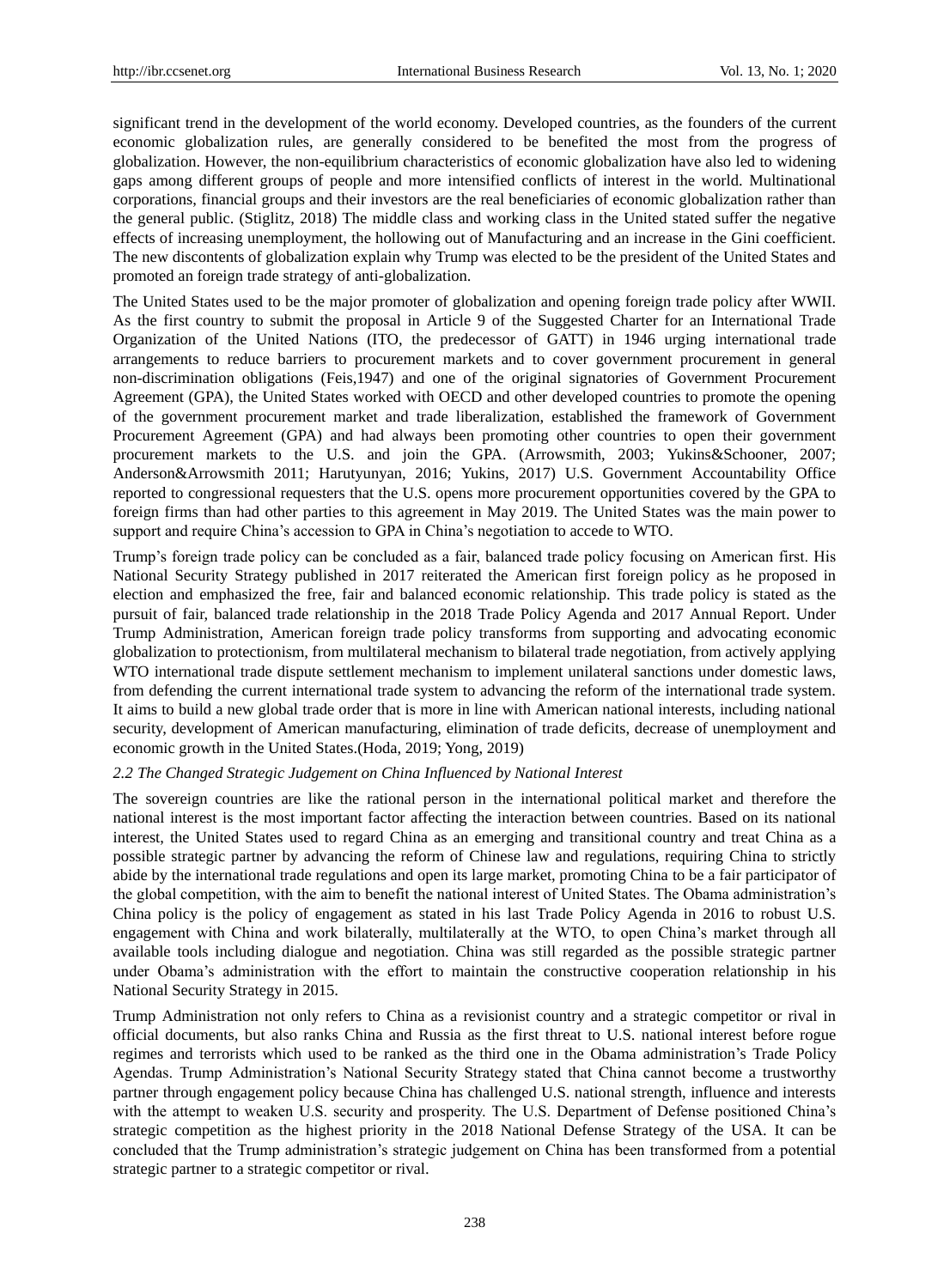## *2.3 The U.S. Trade Policy Towards China*

Trump's main trade policies towards China are reflected in the Report to Congress on China's WTO Compliance, the report of How China's Economic Aggression Threatens the Technologies and Intellectual Property of the United States and the World, Special 301 Report and Findings of the investigation into China's Acts, Policies and Practices Related to Technology Transfer, Intellectual Property and Innovation under Section 301 of the Trade Act of 1974, etc. The studies on these official documents find that the current U.S. trade policy towards China has shifted from dialogue to containment and from engagement to decoupling in order to construct a fair, reciprocal and balanced U.S.-China trade relationship.

Trump's China trade policy constitutes four main parts. Firstly, U.S. denies China's market economy status in WTO and attempts to interfere with China's new free trade agreements with other countries with a "poison pill" clause in US-Mexico-Canada Agreement (USMCA, the result of a renegotiation of NAFTA) . Secondly, Trump Administration makes great effort to hinder China's innovation and high-tech development and uses all available tools to address the "Made in China 2025" strategy. Thirdly, current WTO rules are challenged. The U.S. government is promoting reforms and prefers the domestic laws such as Section 301 rather than the WTO dispute settlement mechanism. Fourthly, discontents are proposed to the special treatment China enjoys or expects as a developing country and more responsibilities and obligations are required to be taken by China according to its economic status.

#### **3. The U.S. International Agreement Related to Government Procurement**

As the implementation of the obligations of the United States under international agreements, the U.S. Trade Agreements Act of 1979 and Executive Order 12260 authorize the U.S. Trade Representative on behalf of U.S. president to exercise the waiver of discriminatory purchasing requirements to the Government Procurement Agreement (GPA) and parties of other free trade agreements (FTA) related to government procurement, and will provide "appropriate reciprocal competitive government procurement opportunities to United States products and suppliers of such products". This waiver is regulated in Section 402 and 403 in Federal Acquisition Regulation which seems to be fully implemented. However, its implementation in practice is doubted.(Weiss &Thurbon, 2006) The purchasing entities has to annually report to the Congress the details of this waiver including quantity and sources and therefore face heavy pressure to apply this waiver. European Commission has reported that uncertainties exists in American practice because this waiver is not applied automatically but has to be confirmed by the specific procuring case.

#### *3.1 Government Procurement Agreement*

As a plurilateral agreement, GPA is not part of the multilateral mechanism of WTO. GPA provides a negotiation platform based on the principle of reciprocity and bilateral negotiation. The acceding party has to negotiate with the GPA members in plurilateral or bilateral way and confirmed its market access commitments in seven annexes of the agreement, including central entities, sub-central entities, other entities, goods, service, construction service and general note. These commitments can be different upon different GPA members. As one of the initial contracting parties of GPA, the United States is the party offering most procurement opportunities under GPA. (U.S. Government Accountability Office, 2019) GPA members are mostly developed countries and the special treatment for developing members of GPA is only applied to Israel in GPA 1994 and Moldova in GPA 2014 because the bilateral negotiation under the reciprocal principle is mainly decided by the country power. The U.S. applies numerous derogations from the Most-Favored-Nation principle through reciprocal conditions in its annexes to GPA and other international agreements such as its agreement with Canada in 2010.

## *3.2 Free Trade Agreements Related to Government Procurement*

The United States has signed FTAs with GPA parties and non-GPA parties. It provides lower thresholds and more market access opportunities to GPA parties in the FTAs than had it offered under GPA which can been found from the Federal Register Notice with 2018-2019 Thresholds (82 FR 58248, Dec. 11, 2017). More procuring opportunities are open to some partners in the FTAs which are not GPA parties, such as the US-Central America-Dominica Free Trade Agreement, the US-Chile Free Trade Agreement, etc.(Anderson, Müller, Osei-Lah, Leon, & Pelletier, 2011)

With the Fast Track Authority (FTA), Trump is authorized to accelerate the legislative process of international agreements in the United States. In the pursuit of fair and reciprocal trade relationship, Trump Administration withdrew from the Trans-Pacific Partnership Agreement (TPP) and replaced the North American Free Trade Agreement (NAFTA) with the US-Mexico-Canada Agreement (USMCA), revised the US-Korea Free Trade Agreement (KORUS), delayed US-EU Cross-Atlantic Trade and Investment Partnership Agreement (TTIP), and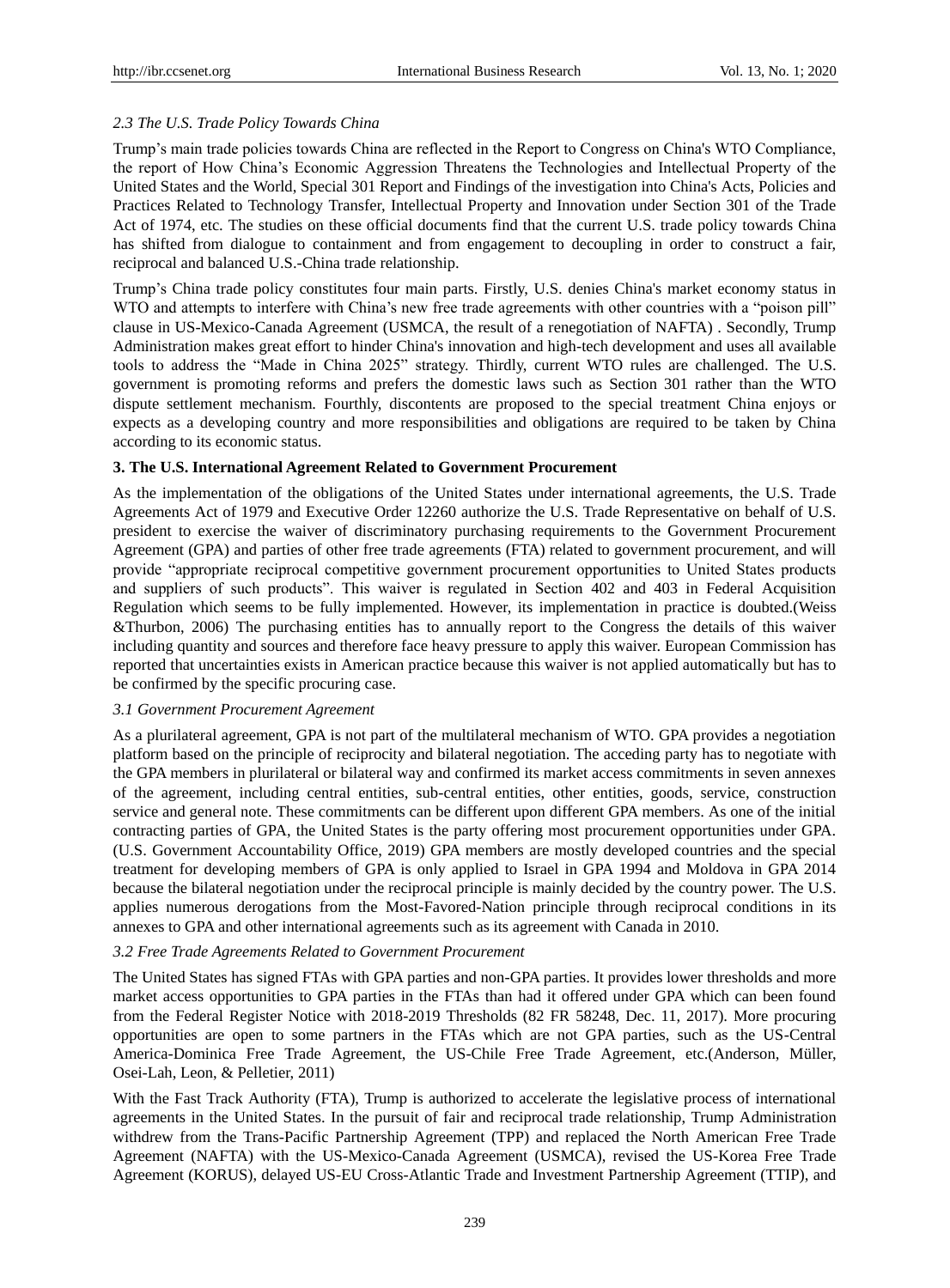started new negotiations with Japan and Britain. The latest government chapters of USMCA and KORUS are mostly copied from GPA directly or indirectly.

USMCA, as the "paradigm-shifting model" of U.S. trade policy called by U.S. Trade Representative Robert Lighthizer, is a model for new trade deals with the United States. Therefore it is an important reference for China's GPA accession negotiation with the United States. It is paid most attention that the remaining parties can exit USMCA in 6 months to sign a bilateral agreement if any other party reaches a free trade agreement with a "non-market economy". China is regarded as a non-market economy (NME) by the U.S. Department of Commerce under the U.S. antidumping and countervailing duty laws. The statements in 2019 Trade Policy Agenda of the United States makes it clear that this clause aims at China.

When compared the chapter of government procurement in USMCA (chapter 13) with the text of TPP Chapter 15, the content of this chapter in USMCA is mainly taken from TPP. The text of TPP is largely learned from GPA. (Gorski, 2016) This reflects that GPA is still the best practice for the U.S. national interests in international agreements.

NAFTA, the former agreement USMCA is built on, has set a deal for United States, Mexico and Canada about government market access. The United States and Canada signed an government procurement agreement in 2010 to open more procurement opportunities to each other. However, Article 13.3 of USMCA makes it clear that the government procurement chapter only applies to the United States and Mexico, and excludes Canada. The government procurement between Canada and the United States will be directly governed by GPA. Canadian and the U.S. vendors might get more limited accede to the other country's government procurement market than under the NAFTA. (Yukins, 2018)

#### **4. Changing Attitudes Toward China's Accession to GPA**

## *4.1 The American Side of the Story*

The Trump administration stressed the needs to strengthen the implementation of the "buy American" provisions, and asked the U.S. Department of Commerce to assess the impacts upon "buy American" principle caused by the international agreements including GPA. This caused the international community to worry that the United States might start renegotiation or exit the existing agreements related to government procurement including GPA.

The U.S. government is still committed to improve and promote the trade rules under the WTO framework although Trump has repeatedly expressed dissatisfaction with the multilateral trading system and intended to achieve the U.S. national interests through bilateral negotiations. The appeals and efforts made by the Trump Administration to reform WTO rules does not mean to abandon or withdraw from the multilateral trading system. The pursuit for the greatest government procurement market accede to other countries with least cost in the U.S. trade policy (Weiss&Thurbon, 2006) can only be realized upon appropriate platform.

With the fundamental principle of reciprocity, GPA is the right platform for the current U.S. negotiation preference. The coverage of GPA is made through bilateral negotiations while the adjustment of domestic regulations is promoted in a plurilateral way.(Arrowsmith, 2003) The mode GPA creates is in line with Trump's advocacy for the negotiation of international trade agreements for fair, reciprocal and balanced trade relationship focusing on American first. Therefore, GPA can not be abandoned by the U.S. as a effective and efficient tool for government market accede to other countries. The USMCA negotiation and final outcomes also show the U.S. attitude to GPA including the text comparison and the exclusion of Canada in the government procurement chapter.

China submitted its first offer in January 2008 according to its commitment made in 2001 for its successful accession to the WTO. Five revised offers have been offered in July 2010, November 2011, December 2013 and December 2014 as the outcomes to China's bilateral and plurilateral negotiations with the United States and other GPA parties. The fifth revised offer made significant improvement comparing with the past offers and the Ministry of Finance of China stated that this coverage is basically at the same level as the current GPA parties. However, it is still far beyond the GPA parties' expectation according to the report of Committee on Government Procurement in 2017. China promised to submit an updated offer in the meeting of GPA committee in February 2017 to improve the coverage of sub-central entities and state-owned enterprises. China appealed that the GPA parties treat China's offer in a more pragmatic way and consider the special treatment for China as a developing country. The Ministry of Commerce of China submitted the sixth revised offer in October 2019.

The United States submitted the comments on the improvement for China's first offer and the following revised offers, responded to China's checklist submitted to GPA committee, and achieved China's promise to submit new revised offer in December 2013 in China-US Joint Commission on Commerce and Trade (JCCT). The American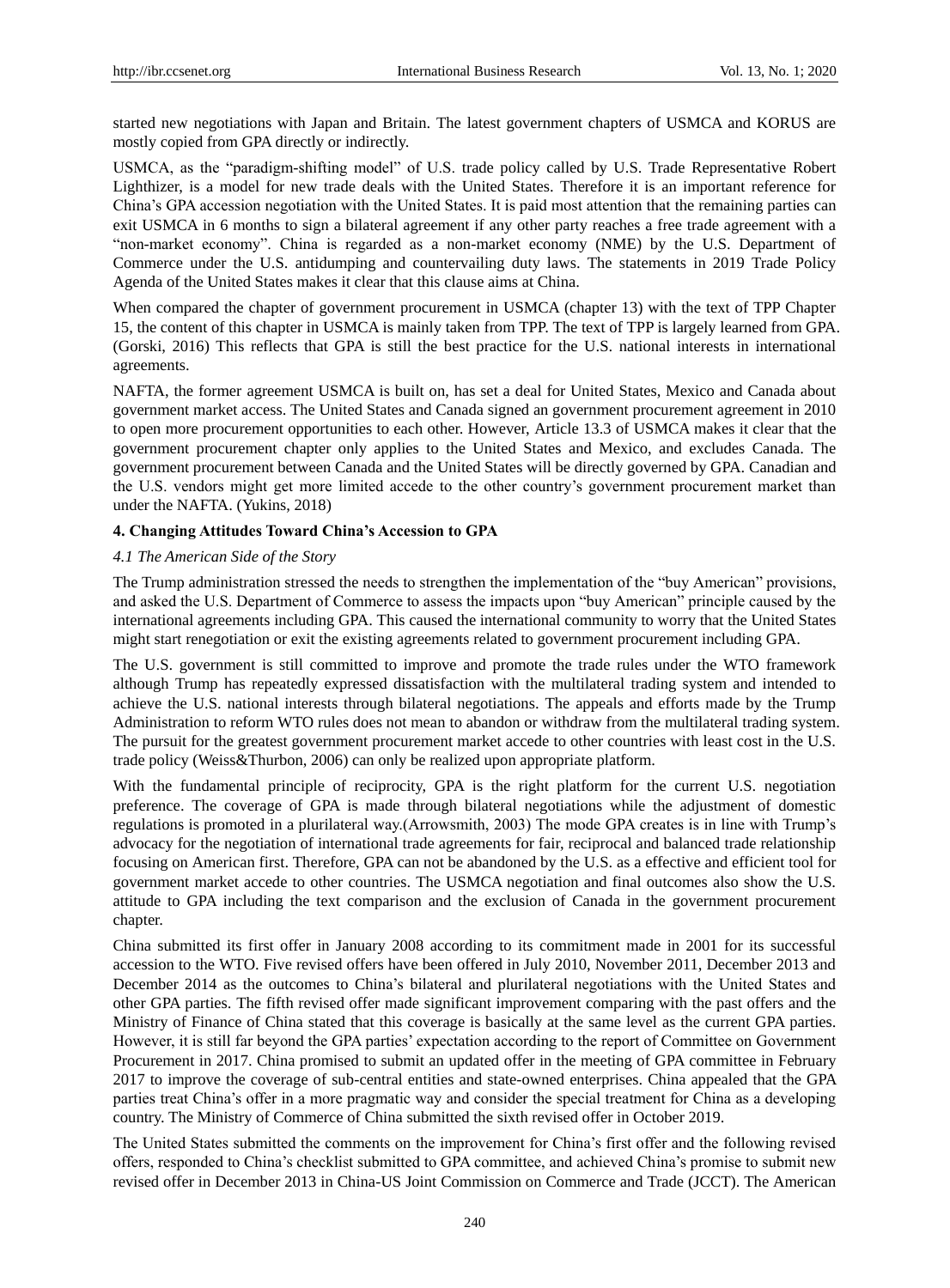efforts can be seen with every offer and every improvement China made. The last Trade Policy Agenda of the Obama administration clearly confirmed the will to actively promote China's accession to GPA to balance the U.S.-China trade and expand the opening of the large government procurement market of China.

Will the Trump Administration oppose China's accession to GPA? The answers might be found in the changes of the U.S. foreign trade policy and strategic judgement of China, the assessment on the international agreements based on "buy American" laws, the formal expression that the United States "erred in supporting China's entry into the WTO, and the escalating U.S.-China trade war. The Trump Administration "engaged in" improving the accession negotiations of other countries to GPA such as Russia, Tajikistan, Kyrgyzstan. The progress of China's accession to GPA has not been similarly stated for. Furthermore, 2018 USTR Report to Congress on China's WTO Compliance which stated the U.S. support to China's entry into WTO as an error also viewed that China's latest revised offer to GPA is still "disappointing" and "far from acceptance to the United States and other GPA parties". Trump might choose the measures of stalling or deferring China's accession to GPA to avoid embarrassment in his political base, which might ask why China is being afforded access to the U.S. federal procurement market at the same time that specific Chinese vendors, such as Huawei, are being excluded as perceived security threats. (Yukins, in press) These all deepened the concern that the Trump administration will object to China's accession to GPA.

Evidence to the contrary also can be see that GPA provides a platform for the United States to open other countries' government procurement market including China's large market through bilateral negotiations which is in line with Trump's inclination. The Trump Administration does not assert the abandon of WTO system although it insists on the reform of it. The United States is organizing the bilateral dialogues with China about the accession progress annually under Trump Administration. The waiver of discriminatory provisions is not fully implemented in American legal practice due to the analysis above. Therefore it can be concluded that the U.S. will not abandon GPA directly especially when it is engaged in greater government procurement market accession to China.

#### *4.2 The Chinese Side of the Story*

China's step into GPA seems slow due to the experience in the past 12 years. The Chinese government has not submitted any new offer after the fifth revised offer in 2014 until October 2019 although it committed to submit a revised offer responding to the U.S. and other GPA parties' questionings as soon as possible.

The main views of Chinese researchers have been shifted from supportive and positive (Yu, 2003; Yu, 2005; Liu, 2003; Cao&He, 1998) to doubting and prudent(Liu, 2007; Yu, 2010; Cao, 2008). The recent escalating U.S.-China Trade war even caused the negative view and opposite voice of the Chinese researchers about the accession to GPA.(Jia, 2018)

The Chinese government proposed the concept of building a global community of human destiny and One Belt and One Road Initiative to support the globalization and trade liberalization. Chinese president Xi Jinping announced that China should accelerate the accession to GPA. This is reconfirmed at the G20 Osaka Summit in 2019 with his statement that China will accelerate the opening up to the outside world. The Ministry of Commerce of China submitted the new revised offer in October 2019 as an implementation of this highest decision.

The same clause about promised future bilateral negotiations on government procurement after China's accession to GPA has been added to China's free trade agreements with Switzerland, South Korea, Iceland, Australia and other countries since 2013. It is generally stated like that "The Parties shall commence negotiations on government procurement as soon as possible after the completion of negotiations on the accession of China to the Agreement on Government Procurement, contained in Annex 4 to the WTO Agreement, with a view to concluding, on a reciprocal basis, commitments on government procurement between the Parties." China and Israel had a consultation on the issue of government procurement for the first time in May 2019 and Israel introduced its experience about accession to GPA. China is also working on a chapter of government procurement with Norway. The above evidences reflect China's good expectation and positive attitude towards the accession to GPA.

#### **5. Will the Trump Administration Impede China's Accession to GPA?**

Will the United States successfully impede China's accession to GPA assuming that the Trump Administration takes an opposing attitude towards China's accession to GPA? Article 12.3 of the Marrakesh Agreement Establishing the World Trade Organization says that "Accession to a Plurilateral Trade Agreement shall be governed by the provisions of that Agreement." Article 24.2 of GPA 1994 and Article 22.2 of revised GPA 2012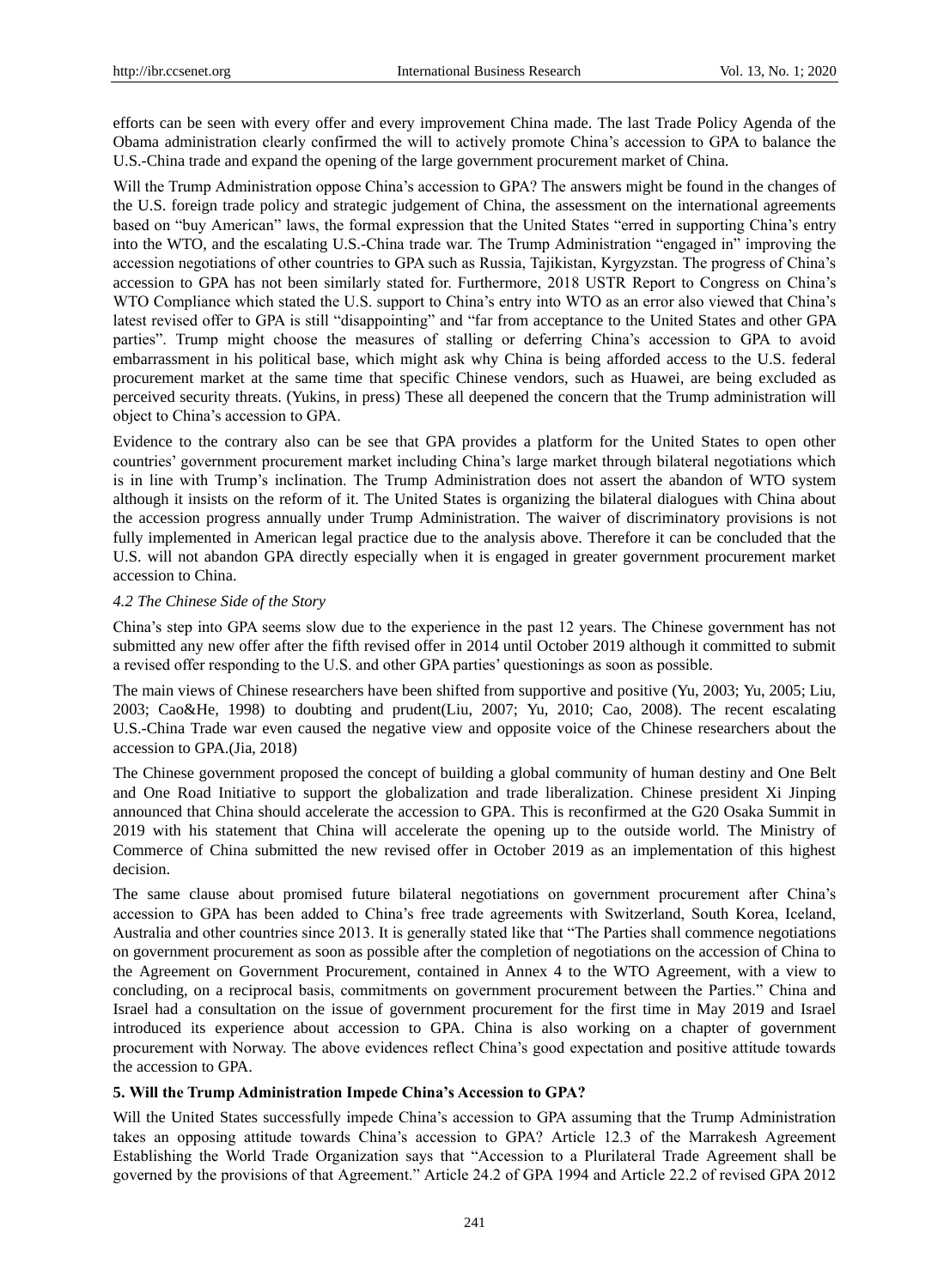state that any Member of the WTO may accede to GPA on terms to be agreed between that Member and the Parties. Neither does the GPA nor the WTO agreement make a clear or confirmed statement about any solutions for the acceding government, a member of the WTO, when facing the denial from any GPA party. The same expression used in the two versions of GPA about making accession decision "on terms to be agreed between that (acceding) Member/Government and the Parties (of the GPA)" seems to imply that the applicant can only succeed in acceding to GPA with all the GPA parties' permission. All the negotiations completed until now have been dealt with bilateral and plurilateral dialogues and consultations. There is only accession negotiation in process but no failed ones for reference because of one or a few GPA parties insist on disagreeing with the accession.

The offer on the scope and coverage is decided by parallel bilateral negotiation based on the principle of reciprocity and balance between the two parties of the bilateral negotiation. The commitments between them are not obliged to be applied to any other GPA parties and therefore the commitments greatly differs. The reform and improvement of domestic laws and regulations in the acceding WTO members are generally carried out through plurilateral negotiation. The realization of the principle of reciprocity between GPA parties is not limited to a exactly balanced way under this negotiation mechanism.

To be exactly balanced in commitments to each other means that all the entities and thresholds in the Annexes are the same. This is easy to be implemented but too inflexible to exchange between different interests or achieve a successful outcome in complicated GPA accession negotiation. The bilateral negotiation between the United States and European Union about government procurement has been suspended in 1994 and the breakthrough was finally made by using a more flexible way to assess equal purchasing opportunities in government procurement market by a third party as the negotiation criteria. A WTO member might make commitment under other agreements in WTO theoretically in exchange for the deal made in GPA accession negotiation in addition to the above two negotiation methods, just like China's commitment for the accession to GPA for the entry into the WTO. These flexible negotiation methods provide great support and good expectation for acceding to GPA.

Article 24.11 of GPA 1994 and Article 22.14 of revised GPA 2012 state that the agreement shall not apply as between any two Parities where either Party, at the time either party accepts or accedes to GPA, does not consent to such application. This statement seems to offer a choice for the acceding member, such as China to accede to GPA if the bilateral negotiation with any GPA party such as the United States is proven to be failed. However, this is not in line with the interests of either China or the United States because of the large government procurement market they both have and no precedent in practice. Moreover, the "poison pill" clause in USMCA also show that the United States is not likely to accept that China accedes to GPA and achieve great government procurement market opportunities with other countries.

#### **6. China's Possible Countermeasures**

Chinese government already announced to accelerate the accession to GPA as a significant part of its market opening strategy. The great game between China and the Unites States will last for a long period and the possible countermeasures China might use in the following negotiation for accession to GPA are listed in the following paragraphs.

#### *6.1 Responding to GPA Parties' Key Concerns in Accession Negotiations*

## 6.1.1 Submitting Revised Offer in the Same Level of Existing GPA Parties

The government procurement market opening under the GPA follows the principle of reciprocity and balance. GPA Parties including the United States and the European Union reaches agreement on government procurement through the intense negotiation process. Therefore, GPA parties expect China's government procurement market to be as open as theirs.

The Chinese government procurement scale is 3.211 43 trillion RMB in 2017, accounting for the 12.2% of fiscal expenditure and 3.9% of GDP. These proportions seems to be much less than the indicators generally accepted to be the proper scale of government procurement in a country which are 30% and 15% respectively. The main concern about the differences is that most state-owned enterprises in China have still not been covered although 1China might respond to these challenges in the following aspects. Firstly, The state-owned enterprises in China is different from those in the United States and European Union since most of them are involved in market competition and enjoy the same rights and responsibilities as other business entities. The procurement of state-owned enterprises in China is not regulated by its Government Procurement Law. It is unrealistic for Chinese government to cover most state-owned enterprises immediately when the related domestic law is still in the process of reform. Secondly, China will not choose to cover most state-owned enterprises even under the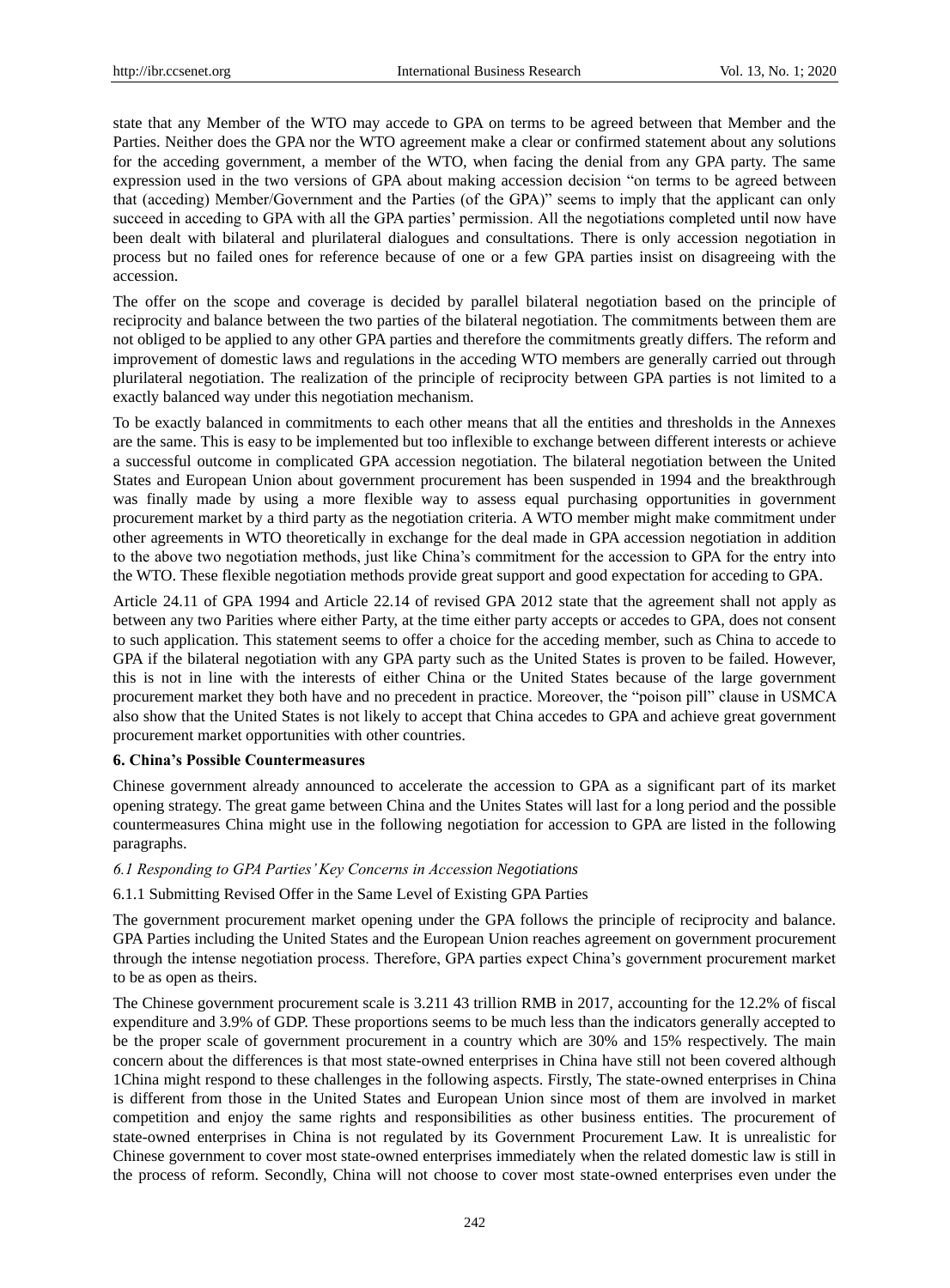principle of reciprocity. The purchasing scale of Chinese state-owned enterprises is much more than Chinese government due to the large part they account for in China's economy. The opening procuring opportunities will be more than other GPA parties if China covered all state-owned enterprises without differentiating commonweal and for-profit enterprises since most GPA parties including the United States only cover few non-profit state-owned enterprises and do not cover any for-profit state-owned enterprises with independent operation. This disobeys the GPA principle of reciprocity. Thirdly, precedents exist in the current GPA parties to accede to GPA with a smaller coverage and broaden it with full preparation in domestic law and development. For instance, Canada did not open the procurement market of the state-owned enterprises as soon as it acceded to GPA because of their market-oriented operation.

## 6.1.2 Special Treatment as a Developing Country

The Trump administration has been arguing that China enjoys the unfair special treatment which is not equal to its economic status and WTO should improve its definition about "developing countries". The insistent at acceding GPA as a developing country with special treatment such as the transition period seems not to be abandoned by Chinese government which can be shown in it latest revised offer. When estimating in purchasing power parity, China's GDP per capita is much less than the developed countries such as the United States. The entry into GPA as a developing country will also be helpful to attract more developing countries as the GPA is continuously working for.

## 6.1.3 "Buy Local Goods" Provisions

Article 10 of China's Government Procurement Law is paid great attention by the GPA parties including the United States in the negotiations of China's accession to GPA and is required to be deleted. The "Buy American" laws and regulations are still in force and the Trump Administration is accessing domestic laws and international agreements based on "Buy American" provisions. Chinese government might also keep this article in domestic law and commit the waiver of discriminatory regulations after acceding to GPA.

# *6.2 Opening Government Procurement Market Through Bilateral Trade Agreements and Regional Trade Agreements*

China has signed FTAs with Switzerland, South Korea, Iceland and Australia with the article about government procurement. The negotiations on government procurement are agreed by the parties of FTAs to be commenced as soon as possible after the completion of negotiations on China's accession to GPA. The precedence of acceding to GPA in Chinese government's market opening strategy is confirmed by the above agreements. However, it is possible for Chinese government to move forward first through bilateral trade agreements and regional trade agreements especially when the United States is about to use more "poison pill" clauses to interfere in China's completion of FTAs with other countries.

#### 6.2.1 Bilateral Trade Agreements

Bilateral trade agreements can lead to trade diversion.(Clausing, 2001) The country which enters into FTA on government procurement with China will achieve advantages in China's large government procurement market. This trade diversion effect will stimulate and accelerate the progress of negotiations between China and other countries on government procurement.

The United States also opens its government procurement market through FTA to GPA parties or non-GPA parties. Switzerland, South Korea and Australia are both parties of GPA and of FTAs with China with the commitment to commence negotiations on government procurement. The bilateral negotiation with them about opening more purchasing opportunities to each other will be helpful for accelerating China's accession to GPA. The latest offer might be accepted by Switzerland, South Korea and other smaller economy though the United States and European Union still need more negotiations.

## 6.2.2 Regional Trade Agreements

Regional trade agreements is another applicable tool to open government procurement market. The other parties signed Comprehensive Progressive Trans-Pacific Partnership (CPTTP) with the same government procurement chapter although the United States exits TPP. Malaysia and Vietnam which are not GPA parties open part of their government procurement market for the first time in CPTTP.

The negotiation under the framework of regional trade agreements can foster GPA parties to treat China's offer in a more pragmatic way with a view to concluding commitments on government procurement. The negotiation of Regional Comprehensive Economic Partnership (RCEP) led by China has seen great improvement and the Chapter of government procurement is to improve the transparency of laws, regulations and procedures and to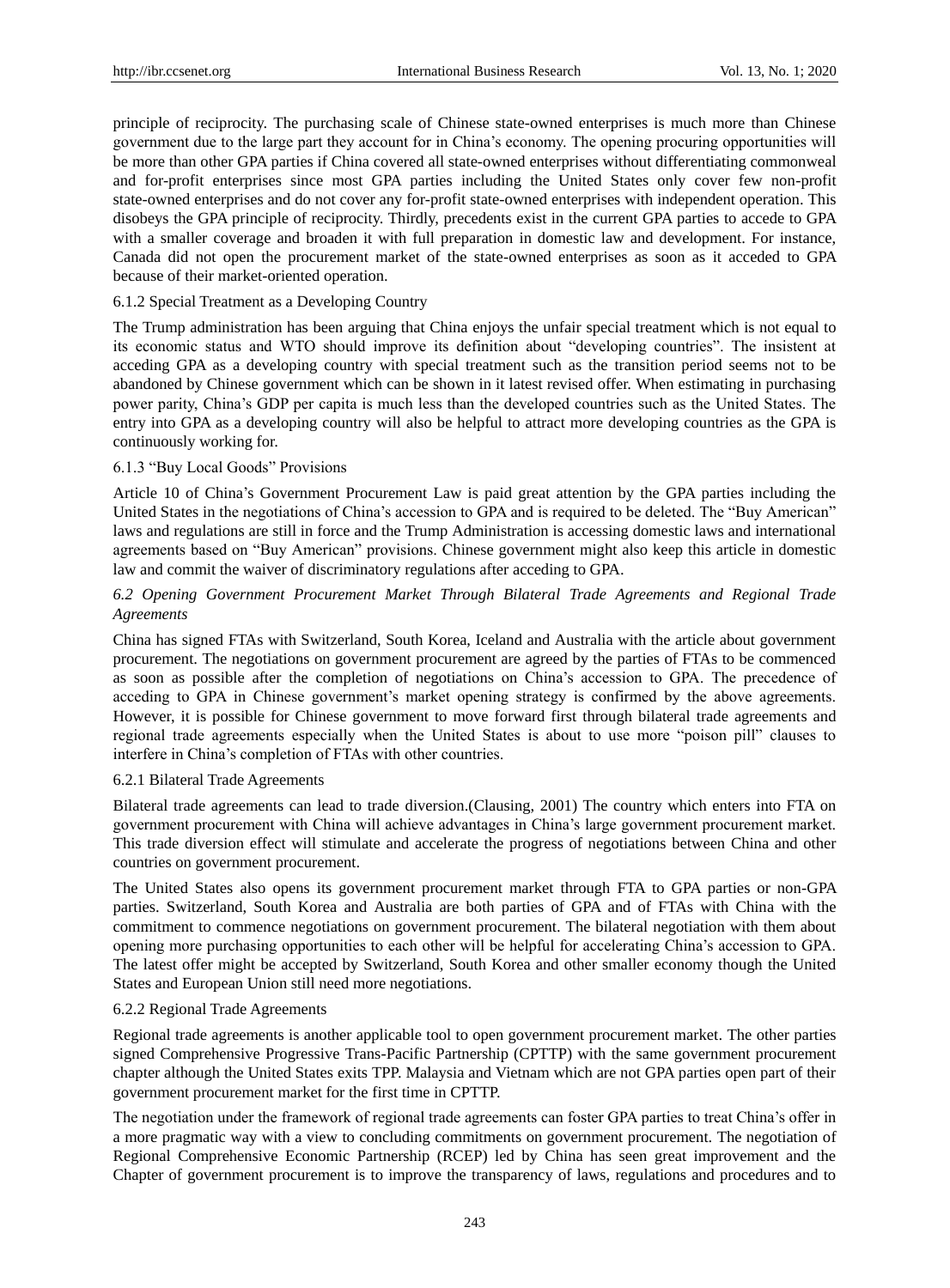promote the cooperation in government procurement. The Chinese government might also achieve greater progress in opening government procurement market through One Belt and One Road initiative.

#### *6.3 Improving Domestic Laws and Regulations to Balance the Principle of Public Policy and GPA*

The construction of domestic legal system aims at protecting national interests and providing support for negotiations acceding to GPA and opening government procurement market. Chinese government is working in the following two aspects in the reform of Chinese government procurement law.

Firstly, Chinese government is to strengthen the completion of domestic legal system to protect the national interests as well as approaching to the international rules. There are two government procurement laws in China including Government Procurement Law and Bidding Law which are drafted and governed by Ministry of Finance and National Development and Reform Commission of China respectively. This causes differences and arguments in government procurement in China. The unification of the two laws and the regulations based on them is the main challenge for the reform of Chinese legal system of government procurement while the reform of laws on state-owned enterprises are also of great importance.

Secondly, Chinese government is to fulfill the public policy function of government procurement through exceptions in GPA. The sustainable development is an exception in GPA to non-discriminatory principle, including environment protection, energy conservation, development of small and medium enterprises (SME) and undeveloped areas. Innovation is also what government procurement aims at. Chinese government canceled some supportive policies to innovations of local enterprises due to the pressure caused by negotiations acceding to GPA. However, 2017 USTR Report to Congress on China's WTO Compliance claimed that Chinese government never implement its commitment to cancel preferential policies to local enterprises for innovation. The Service of Research and Development is excluded from the U.S. offer to GPA and government procurement is still the most important tool for innovation in high-tech development. It is the tendency that Chinese government also uses government procurement to prompt the high-tech improvement.

### **7. Conclusion**

China's attitude toward joining the GPA has shifted from passive to active, while the US government is slipping into trade protectionism. The latest agreement reached on their "phase one"trade deal by the US and China in December 2019 came with better expectations for the relationship between the two great powers in the world. Although it seems not to be the best choice for the US to abandon GPA or stall China's accession to GPA, the Chinese government should also make preparation for the potential negotiation after its latest revised offer submitted. China might continue to actively prepare for the GPA to improve the domestic government procurement system, use multilateral, regional, bilateral and other trade mechanisms to advance the United States and other developed countries to accept China's accession to the GPA, make good use of the reciprocity principle advocated by the United States while attaching importance to the purchasing domestic goods laws and policies, and promote the opening of the government procurement markets with the other countries participating in the negotiations.

#### **References**

- Anderson, R. D., & Arrowsmith, S. (2011). The WTO Regime on Government Procurement: Past, Present and Future. In Sue Arrowsmith & R. D. Anderson (Eds.), *The WTO Regime on Government Procurement: Challenge and Reform* (pp. 3-58). Cambridge: Cambridge University Press. https://doi.org/10.1017/CBO9780511977015.005
- Anderson, R. D., Müller, A. C., Osei-Lah, K., Leon, P. D. L., & Pelletier, P. (2011). Government procurement provisions in regional trade agreements: a stepping stone to GPA accession? In Sue Arrowsmith & R. D. Anderson (Eds.), *The WTO Regime on Government Procurement: Challenge and Reform* (pp. 561-656). Cambridge: Cambridge University Press. https://doi.org/10.1017/CBO9780511977015.024
- Arrowsmith, S. (2003). *Government Procurement in the WTO*. United Kingdom: Kluwer Law International.
- Cao, F. G., & He J. C. (1998). *Government Procurement Management International Norms and Practices* [M]. Beijing: Enterprise Management Press.
- Cao, F. G. (2008). The Significance, Challenges and Future of China's Initiation of WTO-GPA Negotiations [J]. *China Government Procurement*, *10,* 72-75.
- Clausing, K. A. (2001) Trade creation and trade diversion in the Canada United States Free Trade Agreement [J]. *Canadian Journal of Economics/revue Canadienne Déconomique*, *34*(3), 677-696. https://doi.org/10.1111/0008-4085.00094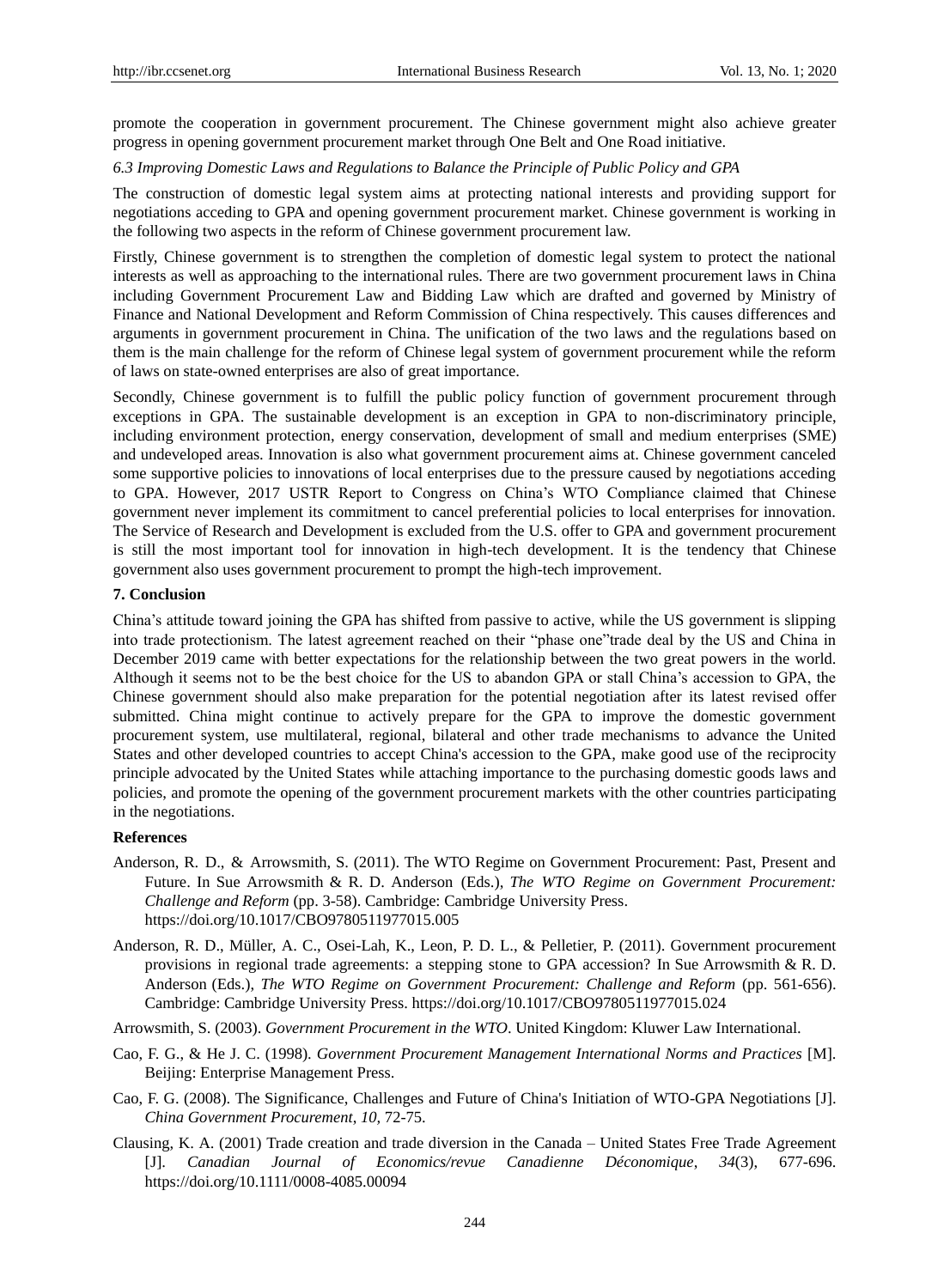- European Commission. (2003). *Report on United States Barriers to Trade and Investment, Brussels: European Commission.* Retrieved from http://aei.pitt.edu/42332/1/2003\_barriers.pdf
- Federal Register Notice with 2018-2019 Thresholds (82 FR 58248, Dec. 11, 2017). Retrieved from https://ustr.gov/sites/default/files/files/Issue\_Areas/GovernmentProcurement/2017-26597.pdf
- Feis, R. B. H. (1947). Suggested Charter for an International Trade Organization of the United States by United States Department of State. *Journal of Political Economy*, *55*(1), 84-85. https://doi.org/10.1086/256475
- Harutyunyan, S. (2016). Risk and Expectation in Exclusion from Public Procurement: Understanding Market Access and Harmonization Between the European Union and the United States. *Public Contract Law Journal*, *45,* 449-476.
- Hoda, A. (2019). Where Is US Trade Policy Headed Under the Trump Administration? In Kathuria R., & Kukreja P. (Eds.), *20 Years of G20* (pp. 81-92). Singapore: Springer. https://doi.org/10.1007/978-981-13-8106-5\_4
- Jia, G. L. (2018). "Zhongxing Incident" sounded the alarm for China's accession to the WTO Government Procurement Agreement [J]. *Learning and Exploration*, *8,* 113-121+194.
- Liu, H. (2003). *Introduction to the World Trade Organization Government Procurement Agreement* [M]. Beijing: Chinese Social Sciences Publishers.
- Liu, H. (2007). 10 Years of Government Procurement Reform: Retrospect, Thinking and Prospects [J]. *Chinese Government Procurement*, *1*, 4-7.
- National Security Strategy of the United States. (2015). Retrieved from http://nssarchive.us/wp-content/uploads/2015/02/2015.pdf
- National Security Strategy of the United States. (2017). Retrieved from https://www.whitehouse.gov/wp-content/uploads/2017/12/NSS-Final-12-18-2017-0905-2.pdf
- Office of the United States Trade Representative. (2016). *Trade Policy Agenda.* Retrieved from https://ustr.gov/sites/default/files/2016-Trade-Policy-Agenda.pdf
- Office of the United States Trade Representative. (2018). *2018 Trade Policy Agenda and 2017 Annual Report of the President of the United States on the Trade Agreements Program.* Retrieved from https://ustr.gov/about-us/policy-offices/press-office/reports-and-publications/2018/2018-trade-policy-agend a-and-2017
- Stiglitz, J. E. (2017). *Globalization and Its Discontens Revisited:Anti-Globalization in the Era of Trump* [M]. New York: W.W. Norton.
- Summary of the 2018 National Defense Strategy of the USA. Retrieved from http://nssarchive.us/wp-content/uploads/2018/01/2018-National-Defense-Strategy-Summary.pdf
- U.S. Government Accountability Office. (2019). *Report to Congressional Requesters.* INTERNATIONAL TRADE: Foreign Sourcing in Government Procurement. Retrieved August 19, 2019 from https://www.gao.gov/assets/700/699393.pdf
- Weiss, L., & Thurbon, E. (2006). The business of buying American: Public procurement as trade strategy in the USA [J]. *Review of International Political Economy*, *13*(5), 701-724. https://doi.org/10.1080/09692290600950597
- Yong, W. (2019). Interpreting US-China Trade War Background, Negotiations and Consequences [J]. *China International Strategy Review*, 1-15. https://doi.org/10.1007/s42533-019-00019-6
- Yu, A. (2003). A Preliminary Analysis Report on China's Accession to the WTO Government Procurement Agreement. In *WTO Law and China Forum" Collection - Proceedings of the Annual Meeting of the World Trade Organization Law Research Society of the Chinese Law Society, II*, 156-158.
- Yu, A. (2005). The Impact of Joining the Government Procurement Agreement on China's Law System [J]. *Law*, *6,* 29-35.
- Yu, A. (2010). Legislative Issues on Policy-based Government Procurement [J]. *Chinese Government Procurement*, *2*, 14-16.
- Yukins, C. R. (2017). The Trump Administration's Policy Options in International Procurement. 2016 West Gov. Contracts Year in Rev. Sess. 2-I (Feb. 2017); GWU Law School Public Law Research Paper No. 2017-8; GWU Legal Studies Research Paper No. 2017-8. Retrieved from https://papers.ssrn.com/abstract=2925953